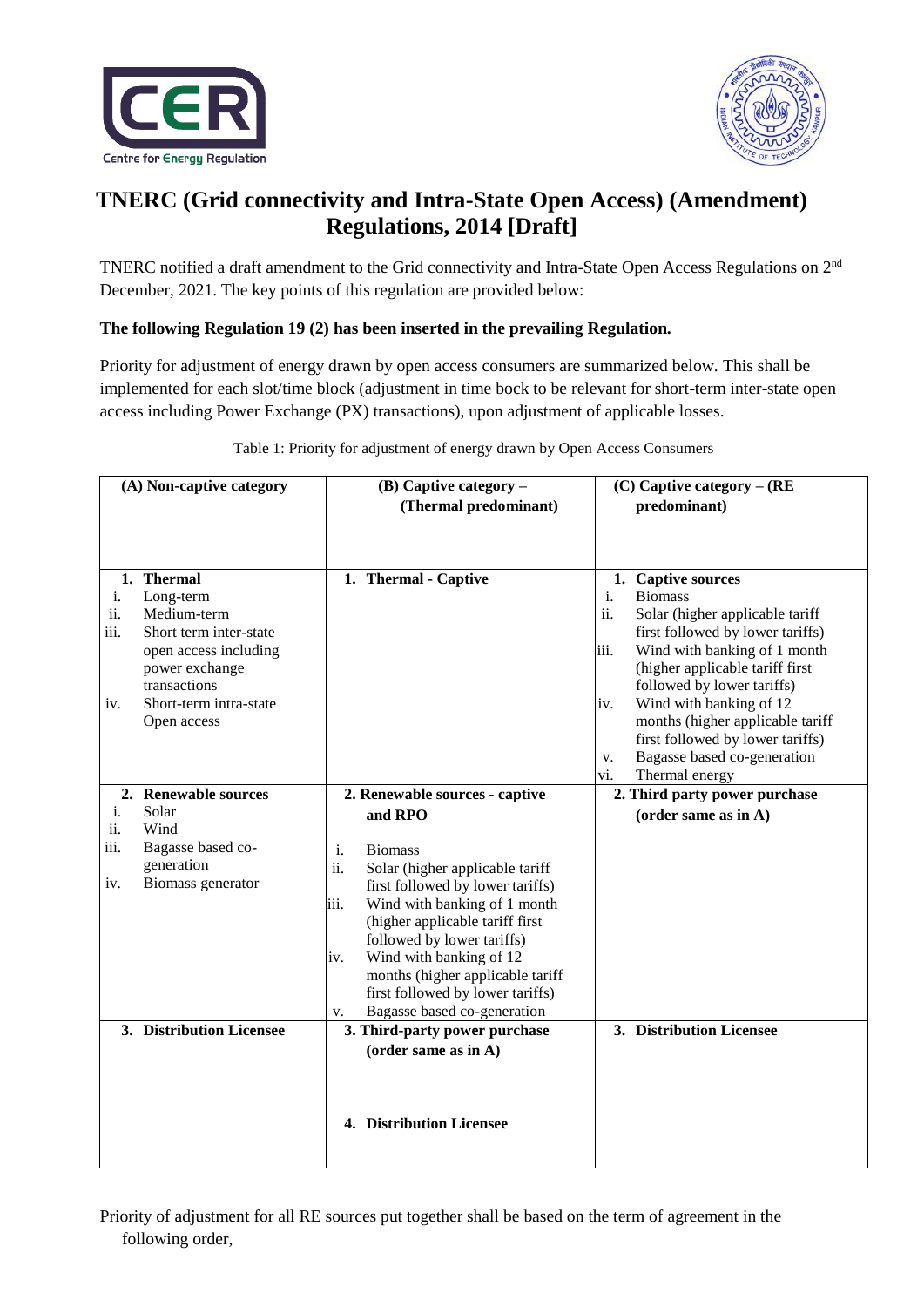



- 1. Long-term
- 2. Medium-term
- 3. Short-term inter-state open access including power exchange transactions
- 4. Short-term intra-state.

Illustration: A consumer who purchases wind long-term, thermal long-term, solar short-term, bagassebased co-generation long-term, the order of adjustment will be wind long-term, bagasse-based cogeneration long-term, thermal long-term, solar short-term.

The draft amendment can be accessed [here](https://cer.iitk.ac.in/odf_assets/upload_files/blog/TNERC_Grid_connectivity_and_Intra_State_Open_Access_Amendment_Regulations_2014.pdf)

## **CER Opinion**

- **1. Settling Multiple Contracts through a Single Meter**: The evolving nature of the power sector across states is witnesses sing participation of entities in multiple contracts for the same time block. In the context of both for the buyers as well as sellers, energy accounting and settlement thereof have significant commercial implications including those on account of the applicable deviation settlement mechanism. In case of a variety of contracts to be 'settled' through the same metering point, it becomes imperative to have a mechanism to apportion the metered energy towards various contracts.
- **2. Regulation No 19 (2):** Definition of *"predominant"* needs to be included in these Regulations, or may be referred to in case a definition already exists.
- **3. Regulation No 19 (2):** To bring about clarity differentiating the applicability of the Regulations for the captive consumers and others, the following phrase is suggested to be inserted in the draft amendment, *"These apportionment Regulations are differentiated across entities, seeking open access, based on them being a captive entity or not"*.
- **4. Regulation No 19 (2) (A):** The category mentioned under Non-captive Thermal as, *"Short-term inter-state open access including power exchange transactions",* is suggested to be separated to "collective transactions through power exchange" and "short-term inter-state open access". This will set a clear priority between the two types of transactions.
- **5. Regulation No 19 (2):** A priority across long-term, medium term and short-term contracts is used under the CERC (Grant of Connectivity, Long-term Access and Medium-term Open Access in inter-State Transmission and related matters) Regulations, 2009 in case of congestion management in the transmission network. The variety of contracts under open access (from an energy accounting perspective), involving a variety of buyers/sellers need to define a waterfall cash-flow kind of priority not just across the nature of the contract but also across type of fuel/technologies. In time, a rather simpler mechanism should emerge, once we have sufficient experience post this amendment.

The priority of adjustment of energy for open access, proposed under the amendment, is based on the type of contracts rather that type of entity. Further, discussion and analysis is required to finalise overall priority based on economic as well as regulatory principles. As the priority of adjustment will also be applicable for procurement of energy from all power sources, *i.e.* thermal as well as RE power sources, this sub-section is suggested to be modified as follows,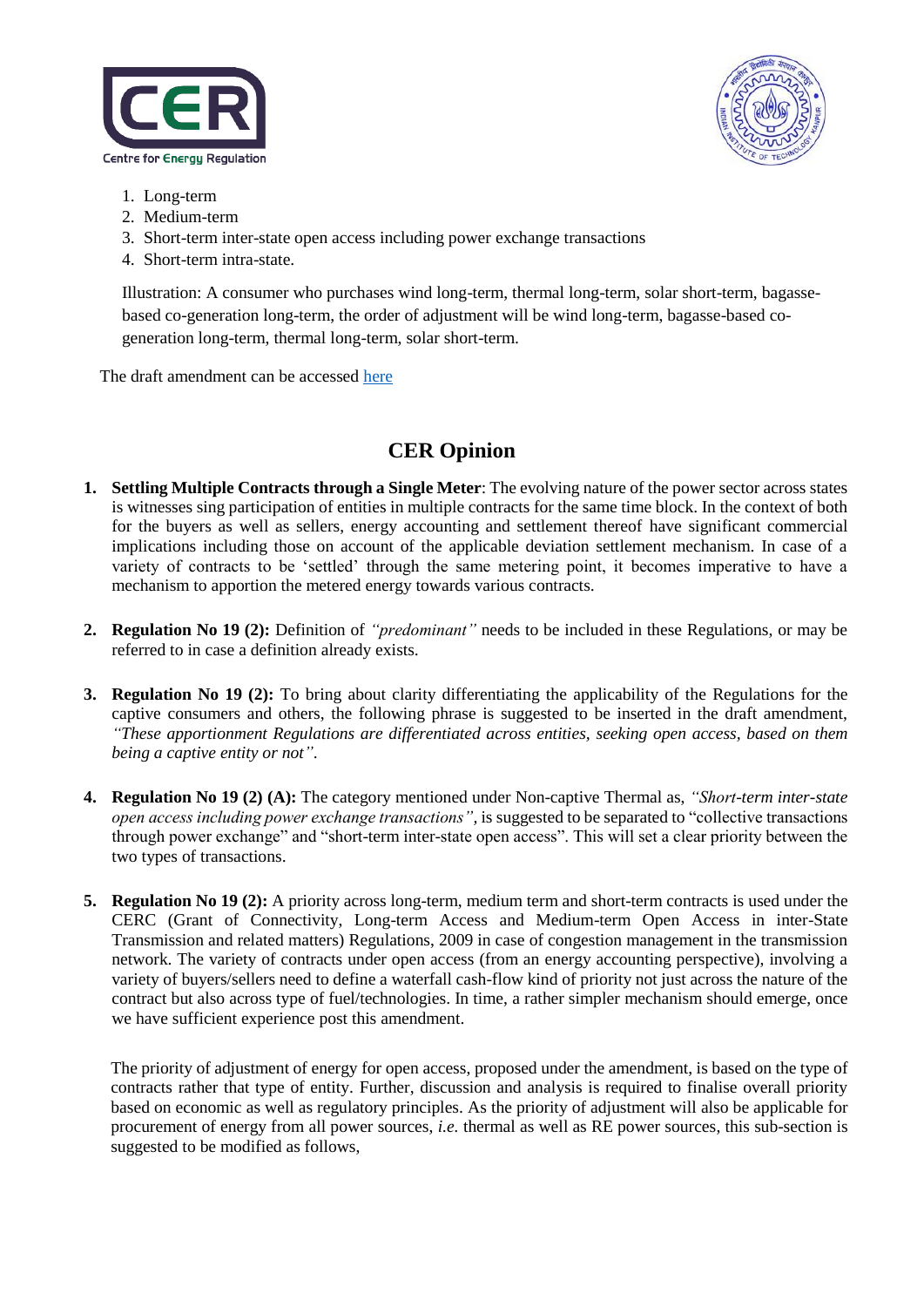



 $\epsilon$ 

*A. For the non-captive category:*

*The order of preference, based on the type of energy sources will be as,*

- *1. Thermal*
- *2. Renewable Sources*
	- *i. Solar\**
	- *ii. Wind\**
	- *iii. Hybrid\**
	- *iv. Bagasse based co-generation*
	- v. *Biomass generator*

*\*Including embedded storage*

*3. Distribution Licensee*

*Provided that the above would be further prioritized as per the type of contracts,* 

- *i. Long-term inter-state*
- *ii. Long-term intra-state*
- *iii. Medium-term inter-state*
- *iv. Medium-term intra-state*
- *v. Collective Transactions through power exchanges*
- *vi. Short-term inter-state*
- *vii. Short-term intra-state*

### *B. For the Captive category Thermal predominant:*

*The order of preference, based on the type of energy sources will be as,*

- *1. Thermal*
- *2. Renewable Sources*
	- *i. Solar\**
	- *ii. Wind\**
	- *iii. Hybrid\**
	- *iv. Bagasse based co-generation*
	- v. *Biomass generator*

*\*Including embedded storage*

- *3. Third party power purchase*
- *4. Distribution Licensee*

*Provided that the above would be further prioritized as per the type of contracts,* 

- *i. Long-term inter-state*
- *ii. Long-term intra-state*
- *iii. Medium-term inter-state*
- *iv. Medium-term intra-state*
- *v. Collective Transactions through power exchanges*
- *vi. Short-term inter-state*
- *vii. Short-term intra-state*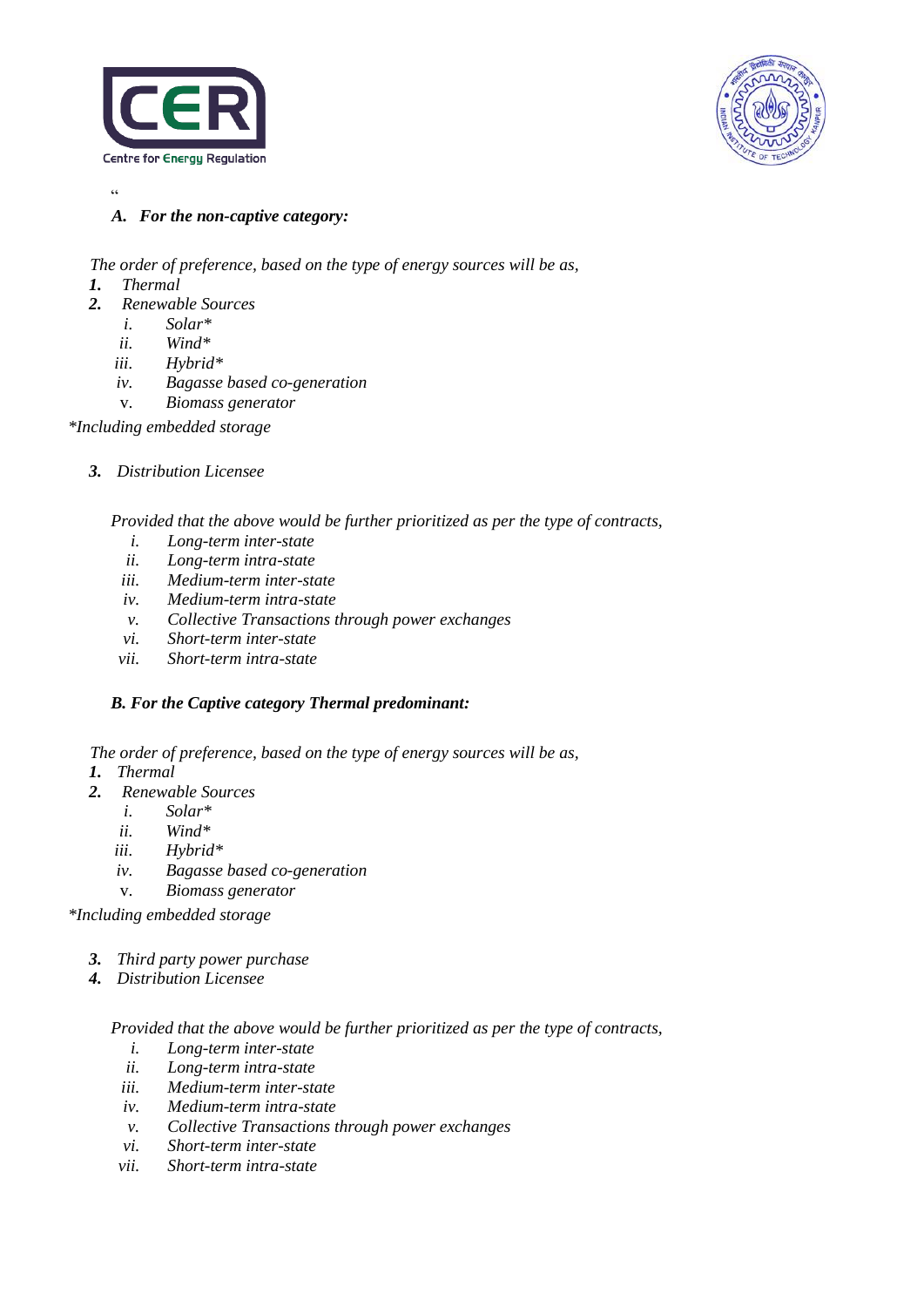



#### *C. For the Captive category Renewable energy sources predominant:*

*The order of preference, based on the type of energy sources will be as,*

- *1. Renewable Sources*
	- *i. Solar\**
	- *ii. Wind\**
	- *iii. Hybrid\**
	- *iv. Bagasse based co-generation*
	- v. *Biomass generator*

*\*Including embedded storage*

- *2. Thermal*
- *3. Third party power purchase*
- *4. Distribution Licensee*

*Provided that the above would be further prioritized as per the type of contracts,* 

- *i. Long-term inter-state*
- *ii. Long-term intra-state*
- *iii. Medium-term inter-state*
- *iv. Medium-term intra-state*
- *v. Collective Transactions through power exchanges*
- *vi. Short-term inter-state*
- *vii. Short-term intra-state"*
- **Note 1:** Priority within the collective transactions w.r.t. the green power (for example under GTAM/ GDAM) vis-a-vis non green power should also be specified.

**Note 2:** A clarification maybe required regarding priority for open access for generators selling electricity under contracts discovered through DEEP platform.

- **6. Hydro Power Open Access:** Since MoP has specified HPO trajectories in its order dated 29<sup>th</sup> January, 2021, it is suggested that the provisions for including Hydro Power Obligation (HPO) and subsequently hydro power purchase from open access be included in these Regulations. The priority of adjustment of energy may be set such that the hydro power is adjusted after thermal sources and before all other sources of renewable energy.
- **7. Banked Energy**: Banked Energy must be accounted for with its priority being higher than all other sources of energy irrespective of the category under consideration.
- **8. Stand-alone storage**: It is suggested that a provision for adjustment of electricity from stand-alone storage be included as a separate category in these Regulations to ensure that the Regulations are forward looking in its design itself.
- **9. Regulation No 19 (2) (B)**: The applicability and the priority mentioned herein does not clarify if the entity seeking open access has multiple RE based captive power plants and is participating in banking energy (in case of wind) with the distribution licensee.
- **10. Regulation No 19 (2) (B) (2)**: Under Thermal predominant captive category, RPO specific captive renewable energy and captive renewable energy for other purposes cannot be distinguished, as renewable energy purchase for captive consumption is also considered to be qualified for RPO. Renewable energy procurement